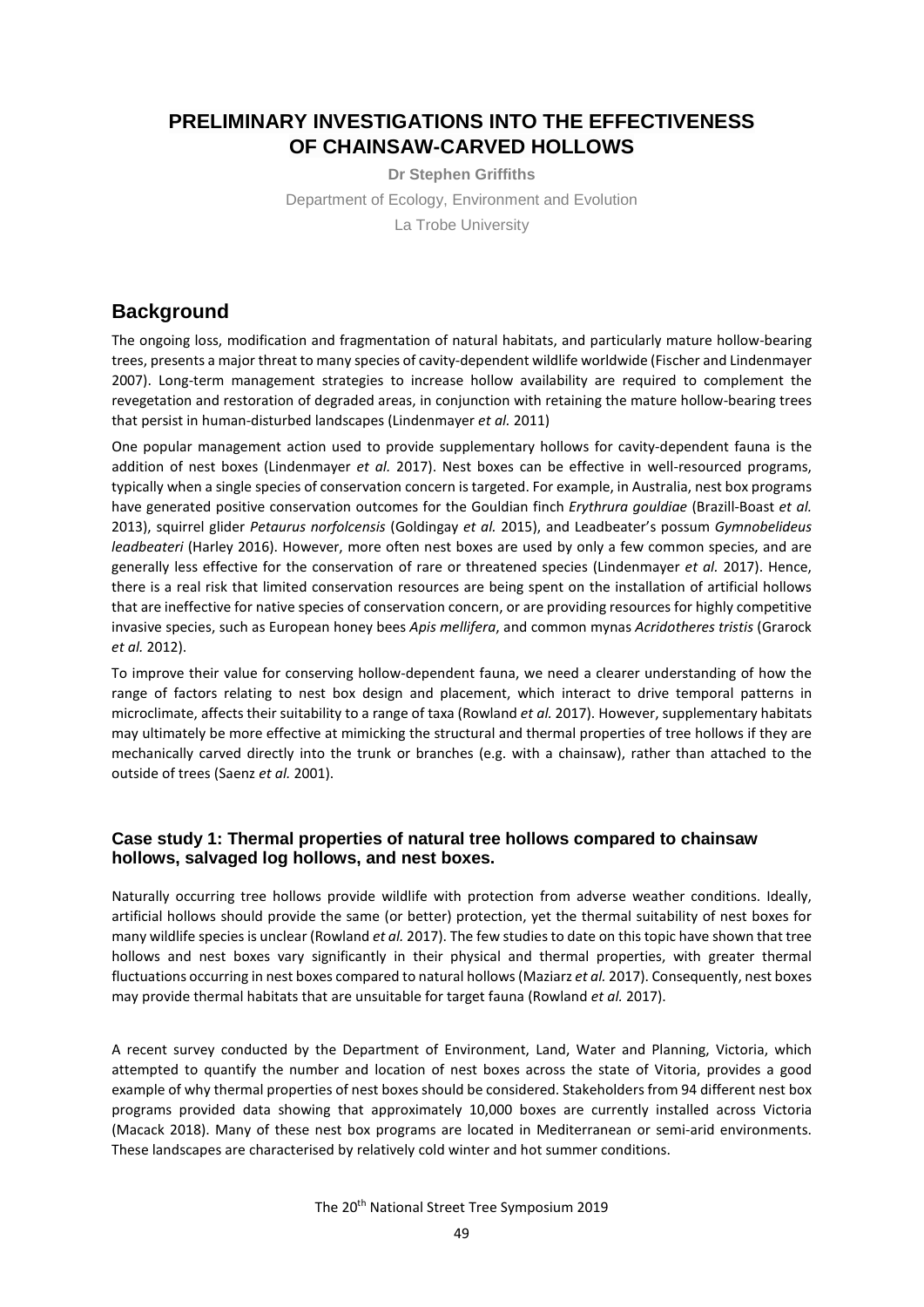The combination of day-time ambient temperatures above 40°C and high levels of solar radiation, both of which can occur regularly in these environments during summer, can drive internal nest box temperatures well above critical thermal tolerance limits for endothermic birds and mammals using boxes (Rowland et al., 2017). However, these predominantly community-run nest box programs typically do not consider the thermal properties of the boxes they install, and these groups do not have the capacity to monitor internal box microclimates to determine their thermal suitability for the different species that use the boxes.

Here, we conducted a field experiment to investigate whether artificial hollows cut with chainsaws into live trees and felled logs could better approximate the thermal properties of naturally occurring hollows in mature trees (Griffiths *et al.* 2018). We compared the thermal profiles of natural hollows in large, mature trees (*Eucalyptus* spp.) with three types of artificial hollows designed for small marsupial gliders (*Petaurus* spp.: 100–600 g) and tree-roosting insectivorous bats (Chiroptera: 4–50 g): (1) chainsaw hollows cut directly into live tree trunks or branches, (2) chainsaw hollows cut into felled logs that were subsequently attached to tree trunks (henceforth 'log hollows'), and (3) nest boxes made from plywood.

Across the range of ambient conditions experienced during the study, mean hourly temperatures within nest boxes varied considerably more than natural hollows, chainsaw hollows or log hollows, with boxes experiencing both the hottest and the coldest extremes (Fig. 1).



**Fig. 1.** Modelled data showing predicted mean internal cavity temperatures (°C) for all ambient temperatures experienced across the study. Temperatures were recorded hourly in glider boxes, log hollows, natural hollows, chainsaw hollows and outside under shaded ambient conditions over 50 days in spring (2 October to 20 November 2016) and 60 days in summer (23 December 2016 to 20 February 2017). Shaded areas represent 95% confidence intervals. Adapted from Griffiths et al. (2018).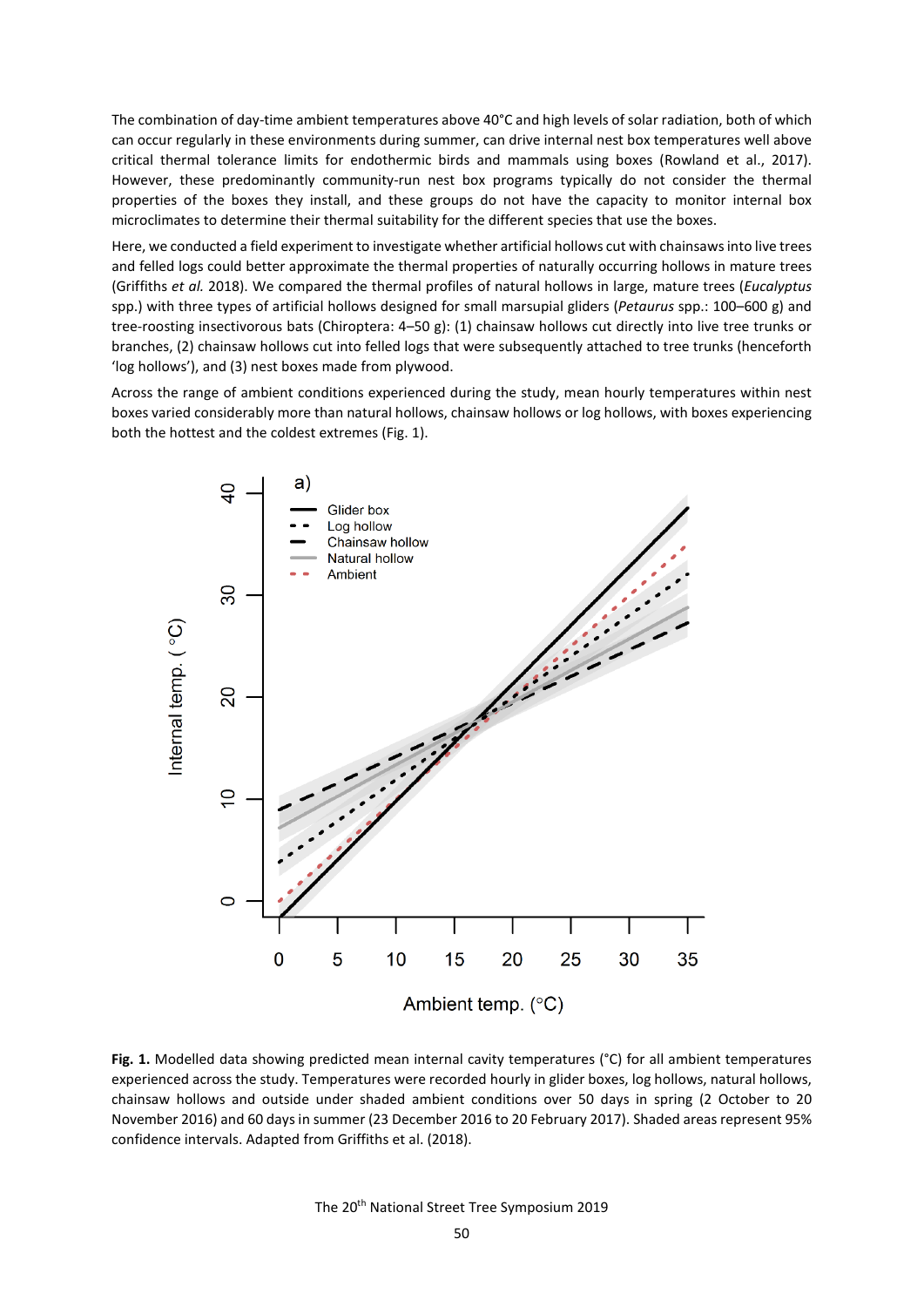Over the daily 24-hr cycle, mean hourly temperatures in chainsaw hollows were comparable to natural hollows: both were cooler than ambient during the day, and warmer than ambient during the night (Fig. 2). Mean hourly temperatures in log hollows were also cooler than ambient during the day and warmer than ambient at night, but fluctuated more than temperatures in chainsaw hollows and natural hollows. In contrast, the nest boxes exhibited the opposite pattern: they began warming rapidly in the morning, remained warmer than ambient throughout the day, and then quickly cooled in the early evening and either closely tracked or fell below ambient temperatures during the night. Natural hollows, chainsaw hollows and log hollows also followed ambient conditions but had a slower rate of heating and cooling than nest boxes, whereby daily cavity maxima and minima lagged 1–2 h behind the ambient (Fig. 2).



#### **Time**

**Fig. 2.** Mean temperature (°C) calculated from raw data over 24 h inside natural and artificial hollows compared to external ambient conditions. Temperatures were recorded hourly in glider nest boxes, log hollows, natural hollows and chainsaw hollows over 50 days in spring (2 October to 20 November 2016) and 60 days in summer (23 December 2016 to 20 February 2017). Shaded areas represent 95% confidence intervals. Adapted from Griffiths et al. (2018).

The contrast in 24-h patterns of heating and cooling (relative to ambient conditions) that we recorded in nest boxes compared to natural hollows, chainsaw hollows and log hollows, raises the question – are temperature profiles a factor contributing to the dominant use of nest boxes by common, highly adaptable species? There is some evidence that the ability to tolerate a wide variety of climatic conditions helps exotic cavity-nesting bird species, such as rose-ringed parakeets *Psittacula krameri* in South Africa, to successfully invade novel environments (Thabethe *et al.* 2013). However, it is unclear whether this thermal flexibility specifically relates to invasive bird species, or applies more widely.

The 20<sup>th</sup> National Street Tree Symposium 2019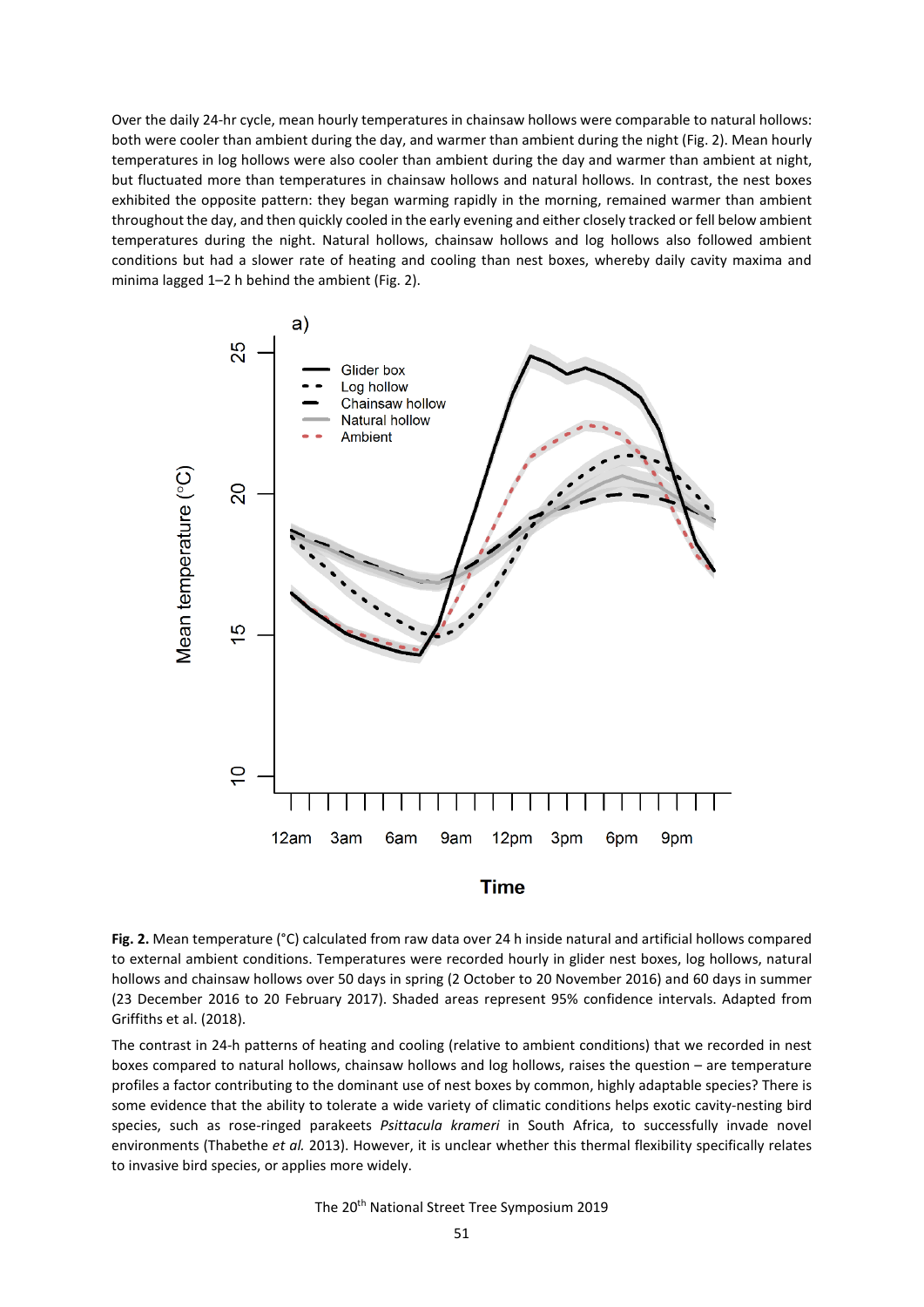The link between the thermal profiles in nest boxes and their disproportionate level of use by widespread, highly adaptable species of birds and mammals, particularly in human-disturbed landscapes, warrants further investigation.

In summary, our results revealed that chainsaw hollows had thermal profiles that were similar to natural tree hollows, being consistently warmer than ambient conditions at night, while remaining cooler than ambient during the day. This daily pattern of heating and cooling could provide ecophysiological benefits to nocturnal mammals using cool chainsaw hollows (relative to external ambient conditions) during the day by decreasing the amount of heat loss required (via evapotranspiration) to maintain constant body temperature (Griffiths *et al.* 2017b; Rowland *et al.* 2017). It could also benefit diurnal hollow-nesting birds using warm (compared to ambient) chainsaw hollows at night by decreasing the amount of metabolic heat production required to maintain core body temperature (Ardia *et al.* 2006). In contrast, nest boxes had the opposite pattern of heating and cooling, being slightly colder than ambient at night and substantially hotter during the day. These findings provide the first empirical evidence that chainsaw hollows designed for target species could be used to deliver supplementary habitats with thermal conditions that closely mimic those in natural tree hollows, thereby addressing a significant shortcoming of timber or plywood nest boxes (Rowland *et al.* 2017; Maziarz *et al.* 2017).

#### **Case study 2: Wildlife response to chainsaw hollow installation.**

Growing awareness among policymakers, land managers and conservation professionals of potential limitations associated with nest boxes when used to offset the loss of hollow-bearing trees has lead to increased interest in the potential for novel designs of supplementary habitats (Le Roux *et al.* 2016). One such technique involves using chainsaws to carve out artificial hollows from the trunks and branches of live trees (Carey and Gill 1983), thereby avoiding the long time periods it takes for these keystone habitat features to form via natural processes (Gibbons *et al.* 2000). The creation of artificial tree hollows with the use of a chainsaw and wooden box inserts has proved to be effective in North America for providing supplementary nesting habitats for the endangered Red-cockaded woodpecker *Leuconotopicus borealis* (Cox and McCormick 2016). However, in Australia mechanical creation of cavities in trees is a relatively novel, unexplored technique, with the few studies conducted to date focusing primarily on documenting preliminary evidence of use of chainsaw hollows by wildlife (Hurley and Stark 2015; Lumsden *et al.* 2016; Rueegger 2017). Less attention has been paid to investigating whether the installation of these artificial hollows elicits changes in the behaviour of hollowdependent birds and mammals.

Here, we investigated the behavioural response of hollow-dependent wildlife to the creation of chainsaw hollows in the trunks of live, developing trees located in urban and peri-urban parks and reserves across Greater Melbourne, Victoria. We created chainsaw hollows that were designed for small marsupial gliders (e.g. *Petaurus*  spp.) or small hollow-nesting birds (e.g. musk lorikeet *Glossopsitta concinna*). However, minor variations to the entrance size and internal dimensions could make these supplementary habitats suitable for a range of other hollow-dependent arboreal mammals, tree-roosting insectivorous bats and secondary cavity-nesting passerines.

We posed the question: can the introduction of chainsaw hollows increase the visitation by hollow-dependent fauna to developing trees? We hypothesised that the addition of chainsaw hollows to developing trees would increase the activity of hollow-dependent fauna (measured as rates of visitation to trees), particularly immediately after hollow creation, as animals investigate these novel habitat structures as possible den or nest sites (Lumsden *et al.* 2016). To test this hypothesis, we conducted a before-after control-impact (BACI) chainsaw hollow addition experiment and used passive camera traps to monitor changes in visitations by hollowdependent wildlife to (a) mature hollow-bearing trees, (b) developing trees without hollows (i.e. control trees), and (c) developing trees with newly installed chainsaw hollows (Semmens et al., 2019).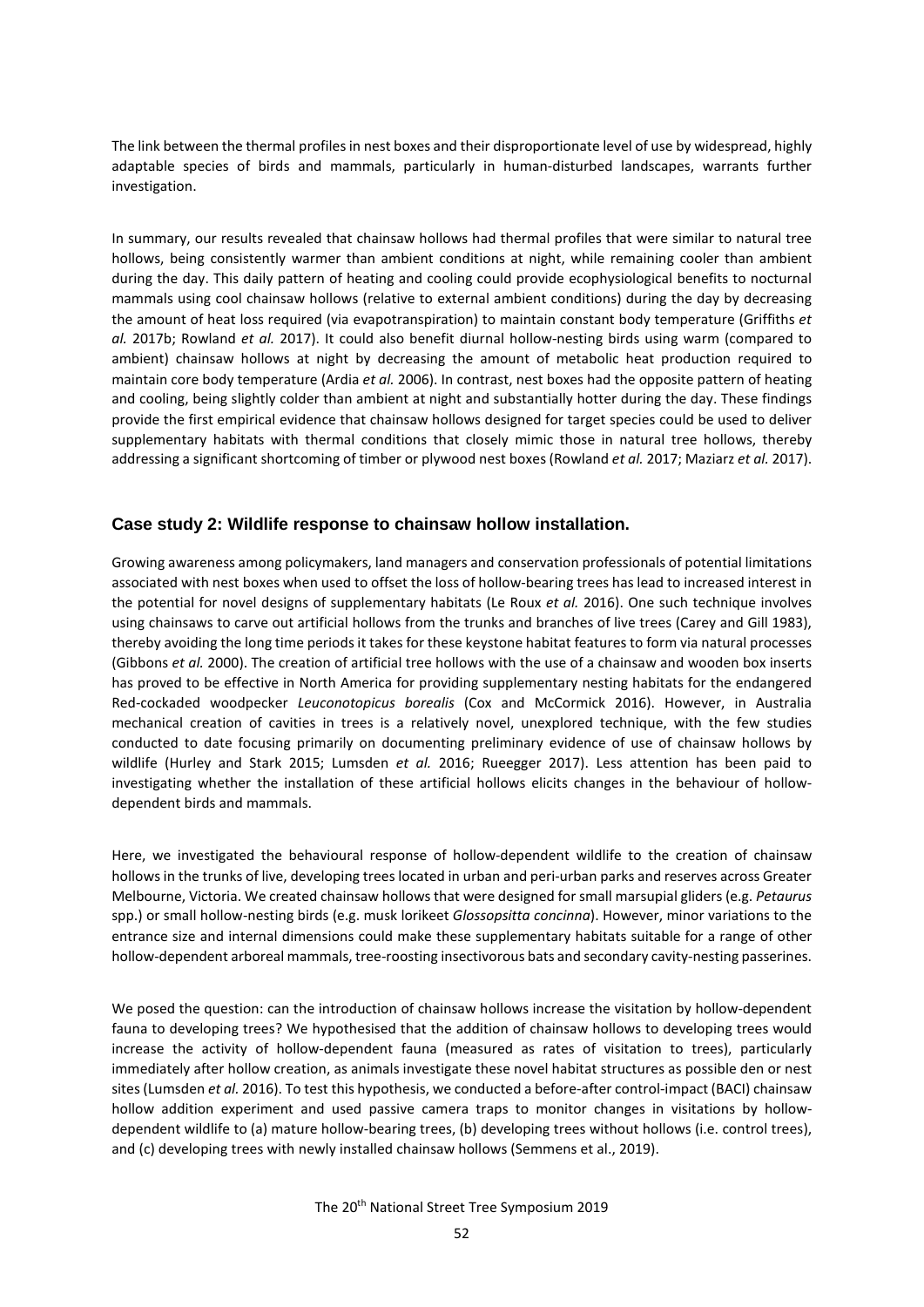Over 3,951 camera-trap nights, we recorded 439 tree visitation events by hollow-dependent taxa. Of these, 385 visitations were identified to four species of nocturnal mammals: 141 common brushtail possum *Trichosurus vulpecula*, 127 sugar glider *Petaurus breviceps*, 106 common ringtail possum *Pseudocheirus peregrinus*, and 11 agile antechinus *Antechinus agilis*). While 113 visitations were identified to seven species of diurnal cavitynesting birds: 24 crimson rosella *Platycercus elegans*, 73 eastern rosella *Platycercus eximius*, 7 rainbow lorikeet *Trichoglossus moluccanus*, 5 galah *Eolophus roseicapilla*, 1 laughing kookaburra *Dacelo novaeguineae*, 1 spotted pardalote *Pardalotus punctatus*, and 2 wood duck *Chenonetta jubata*) (Table 1).

|                          |               | Natural        | hollow | Chainsaw | hollow |
|--------------------------|---------------|----------------|--------|----------|--------|
| Hollow-dependent species | Control trees | trees          |        | trees    |        |
| Mammals                  |               |                |        |          |        |
| Common brushtail possum  | 40            | 66             |        | 35       |        |
| Sugar glider             | 28            | 39             |        | 60       |        |
| Common ringtail possum   | 38            | 25             |        | 45       |        |
| Agile antechinus         | 2             | $\overline{2}$ |        | 6        |        |
| <b>Birds</b>             |               |                |        |          |        |
| Crimson rosella          | 0             | 6              |        | 18       |        |
| Eastern rosella          | 1             | 7              |        | 65       |        |
| Rainbow lorikeet         | 0             | 1              |        | 6        |        |
| Galah                    | $\Omega$      | 0              |        | 5        |        |
| Laughing kookaburra      | 0             | 0              |        | 1        |        |
| Spotted pardalote        | $\Omega$      | 0              |        | 1        |        |
| Wood duck                | 0             | 1              |        | 1        |        |

**Table 1.** Summary of visitation records of hollow-dependent mammal and bird species to different tree treatments.

In summary, we found that installing chainsaw hollows in the trunks of developing trees resulted in increased rates of visitation by a range of native hollow-dependent birds and mammals, thereby providing support for our hypothesis. We predicted that the addition of chainsaw hollows to developing trees would lead to increased visitations by hollow-dependent wildlife. We found that, trees (that previously did not provide den or nest sites) that hollow-dependent animals were not detected visiting during pre-impact surveys were 100% likely to be visited and inspected after the installation of a chainsaw hollow.

Our preliminary findings suggest that chainsaw hollows designed to replicate the external physical characteristics of natural hollows could be effective in attracting target fauna to developing trees in regenerating and revegetated landscapes (Semmens et al., 2019). However, to empirically test the effectiveness of different habitat supplementation techniques in attracting target endemic species, further empirical studies are required that compare the use of natural and artificial hollows installed in a range of human-disturbed landscapes (Griffiths *et al.* 2018). Of particular interest would be studies comparing temporal patterns in wildlife use of natural tree hollows, nest boxes and chainsaw hollows, and testing whether occupancy of these different habitat structures, both natural and artificial, results in variation in the fitness of hollow-dependent birds and mammals.

### **Case study 3: Factors influencing occupancy of chainsaw hollows by sugar gliders.**

In this study, we monitored chainsaw-carved hollows installed in live trees that were designed for sugar gliders *Petaurus breviceps* throughout urban and peri-urban Melbourne. We investigated spatial (hollow, tree and landscape) and temporal influences on the frequency of chainsaw hollow visitation, and the probability of chainsaw hollow occupancy by sugar gliders (Best et al., 2019).

The 20<sup>th</sup> National Street Tree Symposium 2019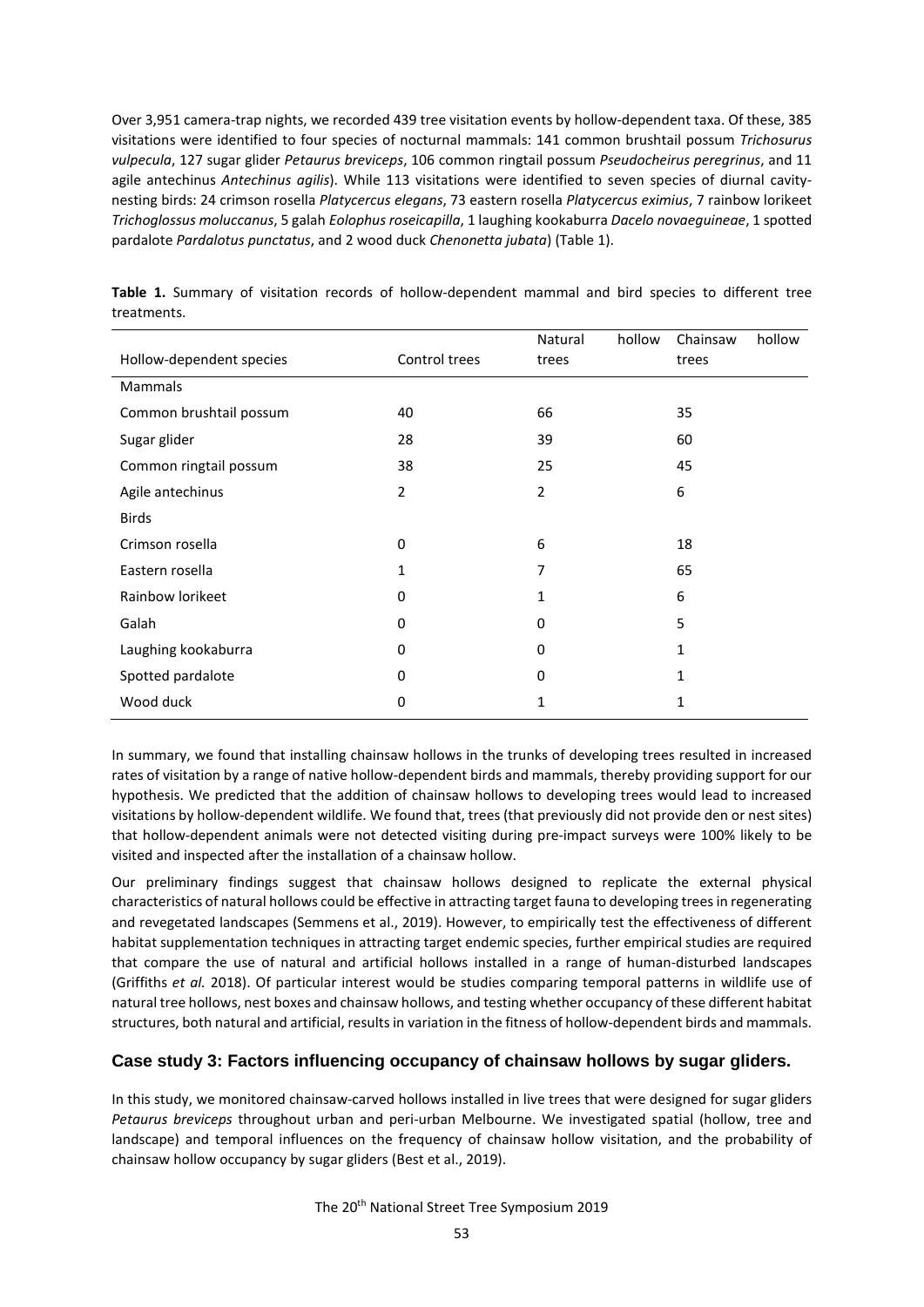During a 3-year survey period, 14 native hollow-using species were found to visit or occupy chainsaw hollows, including three species not previously recorded in prior chainsaw hollow studies: spotted pardalote *Pardalotus punctatus*, striated pardalote *Pardalotus striatus* and agile antechinus *Antechinus agilis*. Chainsaw hollows were occupied predominately by the target species, the sugar glider; however, they were also used intermittently by microbats and agile antechinus. Over 66% of chainsaw hollows were occupied at least once by sugar gliders throughout the survey period. This figure is high compared to many similar studies investigating occupancy rates of nest boxes by arboreal mammals.

Sugar glider visitations to chainsaw hollows was largely driven by the local density of a critical food resource, black wattle *Acacia mearnsii*. Occupancy of chainsaw hollows by gliders was also driven by the internal volume of the cavity, and structural complexity of the surrounding habitat, increasing with the density of black wattle, trees and hollow-bearing hollows.

We also recorded preliminary evidence suggesting that parrots may act to keep chainsaw hollows functionally available to other species by chewing at hollow entrances, thus preventing trees from totally closing entrances through the development of wound-wood.

# **Conclusion**

The primary objective underlying biodiversity offset and habitat restoration programs targeting cavitydependent wildlife is to replace natural tree hollows that have been removed from the landscape with equivalent artificial habitats (Miller *et al.* 2015). There is a growing body of evidence that traditional timber or plywood nest boxes do not provide equivalent structural or thermal microhabitats to those of natural tree hollows (Maziarz *et al.* 2017). Consequently, there is unlikely to be any scenario where timber or plywood nest boxes can adequately compensate for the loss of tree hollows for the community of wildlife that rely on these keystone structures (Griffiths *et al.* 2017a). There is a clear need for collaboration between policy makers, conservation practitioners, the arboriculture industry, and managers of biodiversity offset programs, to develop and implement protocols that incorporate the safe mechanical creation of artificial hollows as permanent structures within trees (Griffiths *et al.* 2018).

While research into the effectiveness of chainsaw hollows carved into live trees has generated some promising preliminary findings, it is very much early days and there are still many unanswered questions. Where novel methods of habitat supplementation are being used, such as carving chainsaw hollows into trees or re-attaching salvaged log hollows, it is critical that stakeholders endeavor to undertake some level of ongoing, systematic monitoring to document temporal patterns in wildlife use, plus the ongoing costs associated with maintenance and repair of these artificial hollows.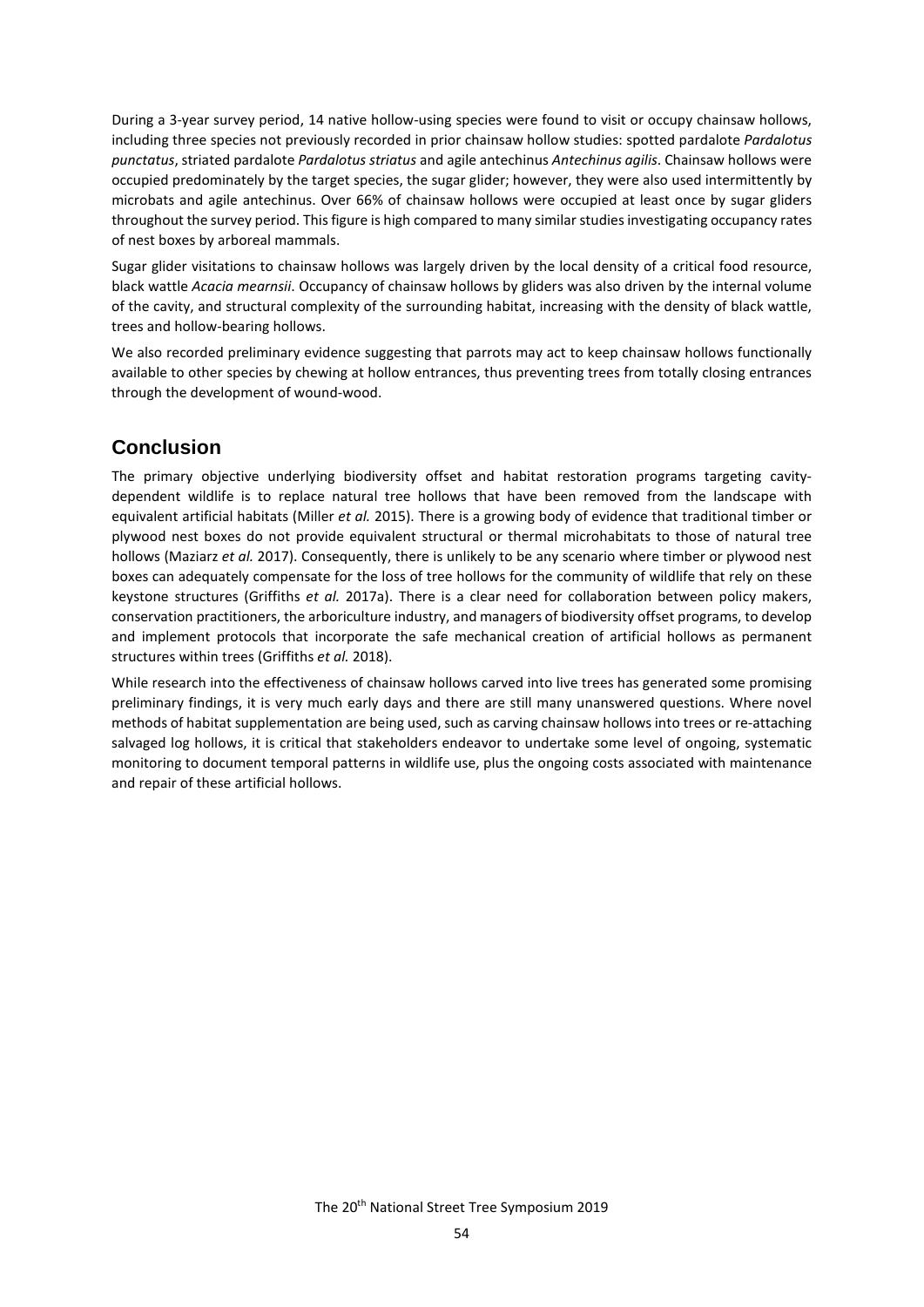### **References**

Ardia, D. R., Pérez, J. H., and Clotfelter, E. D. (2006). Nest box orientation affects internal temperature and nest site selection by Tree Swallows. *Journal of Field Ornithology* **77**, 339–344. doi:10.1111/j.1557- 9263.2006.00064.x

Best, K., Haslem, A., and Griffiths, S.R. (2019). Factors influencing visitation and occupancy of chainsaw hollows by a hollow-dependent arboreal mammal, the Sugar Glider *Petaurus breviceps*. In Prep.

Brazill-Boast, J., Pryke, S. R., and Griffith, S. C. S. C. (2013). Provisioning habitat with custom-designed nest-boxes increases reproductive success in an endangered finch. *Austral Ecology* **38**, 405–412. doi:10.1111/j.1442- 9993.2012.02424.x

Carey, A. B., and Gill, J. D. (1983). Direct habitat improvements - some recent advances. In 'Snag Habitat Management: Proceedings of a Symposium. US Forest Service Technical Report RM-99.' (Eds J. Davis, G. Goodwin, and R. Ockerfells.) pp. 80–87. (US Forest Service: Washington DC, USA.)

Cox, J. A., and McCormick, J. K. (2016). New insights from an attempt to reintroduce Red-cockaded Woodpeckers in northern Florida. *Journal of Field Ornithology* **87**, 360–370. doi:10.1111/jofo.12165

Fischer, J., and Lindenmayer, D. B. (2007). Landscape modification and habitat fragmentation: a synthesis. *Global Ecology and Biogeography* **16**, 265–280. doi:10.1111/j.1466-8238.2007.00287.x

Gibbons, P., Lindenmayer, D. B., Barry, S. C., and Tanton, M. T. (2000). Hollow formation in eucalypts from temperate forests in southeastern Australia. *Pacific Conservation Biology* **6**, 218–228. doi:10.1071/PC000217

Goldingay, R. L., Rueegger, N. N., Grimson, M. J., and Taylor, B. D. (2015). Specific nest box designs can improve habitat restoration for cavity-dependent arboreal mammals. *Restoration Ecology* **23**, 482–490. doi:10.1111/rec.12208

Grarock, K., Tidemann, C. R., Wood, J., and Lindenmayer, D. B. (2012). Is it benign or is it a pariah? Empirical evidence for the impact of the Common Myna (*Acridotheres tristis*) on Australian birds. *PLoS ONE* **7**, 1–12. doi:10.1371/journal.pone.0040622

Griffiths, S. R., Bender, R., Godinho, L. N., Lentini, P. E., Lumsden, L. F., and Robert, K. A. (2017a). Bat boxes are not a silver bullet conservation tool. *Mammal Review* **47**, 261–265. doi:10.1111/mam.12097

Griffiths, S. R., Lentini, P. E., Semmens, K., Watson, S. J., Lumsden, L. F., and Robert, K. A. (2018). Chainsawcarved cavities better mimic the thermal properties of natural tree hollows than nest boxes and log hollows. *Forests* **9**, 235. doi:10.3390/f9050235

Griffiths, S. R., Rowland, J. A., Briscoe, N. J., Lentini, P. E., Handasyde, K. A., Lumsden, L. F., and Robert, K. A. (2017b). Surface reflectance drives nest box temperature profiles and thermal suitability for target wildlife. *PLoS ONE* **12**, e0176951. doi:10.1371/journal.pone.0176951

Harley, D. (2016). An overview of actions to conserve Leadbeater's Possum (*Gymnobelideus leadbeateri*). *Victorian Naturalist* **133**, 85–97.

Hurley, V. G., and Stark, E. M. (2015). Characteristics and uptake of simulated natural cavities for Major Mitchell's Cockatoo (*Lophochroa leadbeateri leadbeateri*) in Slender Cypress-pine. Department of Environment, Land, Water and Planning, Victoria', Melbourne, Australia.

Lindenmayer, D. B., Crane, M., Evans, M. C., Maron, M., Gibbons, P., Bekessy, S., and Blanchard, W. (2017). The anatomy of a failed offset. *Biological Conservation* **210**, 286–292. doi:10.1016/j.biocon.2017.04.022

Lindenmayer, D. B., Welsh, A., Donnelly, C., Crane, M., Michael, D., Macgregor, C., McBurney, L., Montague-Drake, R., and Gibbons, P. (2009). Are nest boxes a viable alternative source of cavities for hollow-dependent animals? Long-term monitoring of nest box occupancy, pest use and attrition. *Biological Conservation* **142**, 33– 42. doi:10.1016/j.biocon.2008.09.026

Lindenmayer, D. B., Wood, J., McBurney, L., Michael, D., Crane, M., Macgregor, C., Montague-Drake, R., Gibbons, P., and Banks, S. C. (2011). Cross-sectional vs. longitudinal research: a case study of trees with hollows and marsupials in Australian forests. *Ecological Monographs* **81**, 557–580. doi:10.1890/11-0279.1